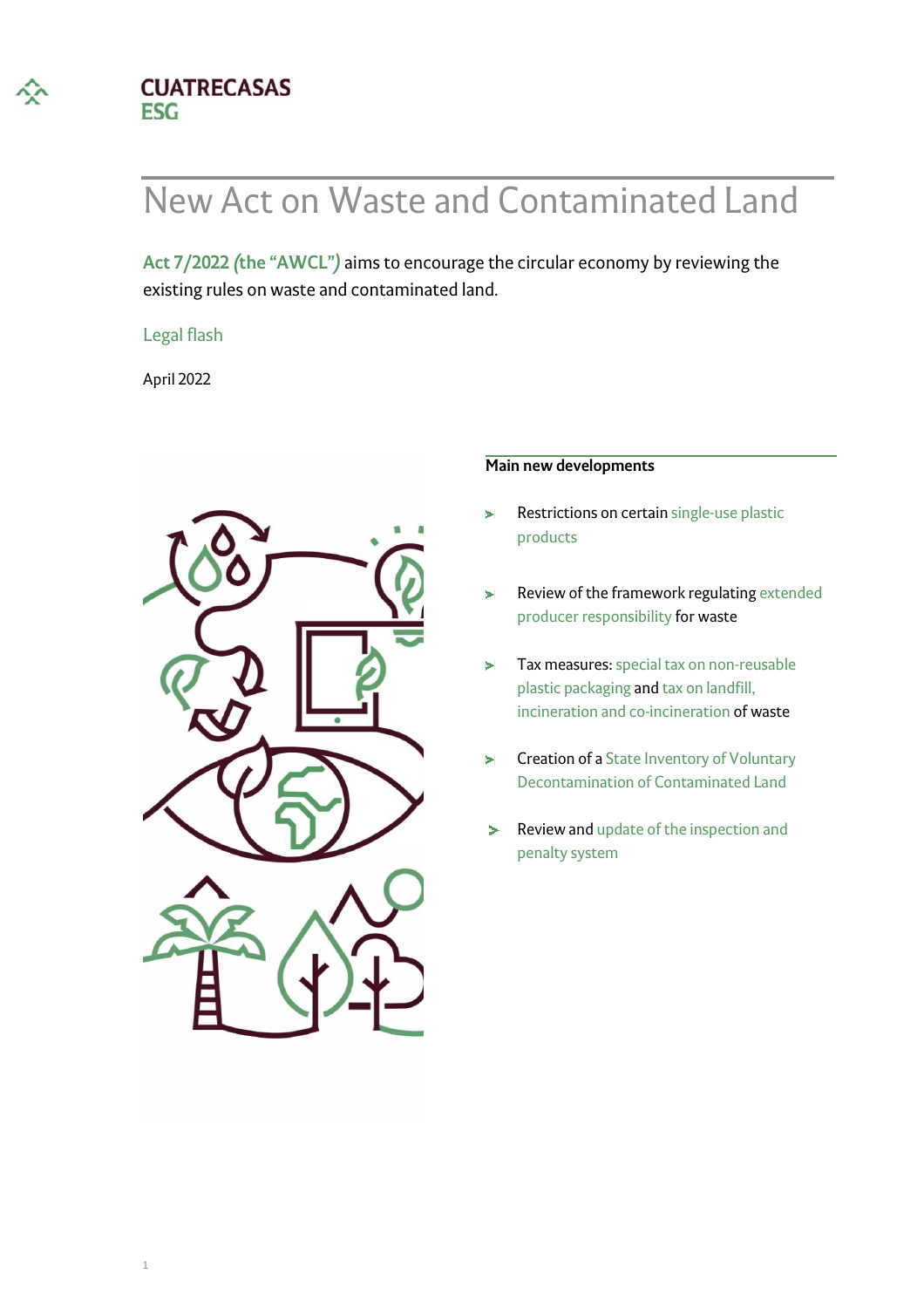

**CUATRECASAS ESG** 

## **General aspects and enforcement**

- **Transposition of EU Directives**: The AWCL transposes into Spanish law Directive (EU) 2018/851 of the European Parliament and of the Council of 30 May 2018 amending Directive 2008/98/EC on waste ("*[Directive \(EU\) 2018/851](https://eur-lex.europa.eu/legal-content/ES/TXT/PDF/?uri=CELEX:32018L0851&from=ES)*"), and Directive (EU) 2019/904 of the European Parliament and of the Council of 5 June 2019, on the reduction of the impact of certain plastic products on the environment (the "*[Directive on single-use](https://eur-lex.europa.eu/legal-content/ES/TXT/PDF/?uri=CELEX:32019L0904&from=ES)  [plastics](https://eur-lex.europa.eu/legal-content/ES/TXT/PDF/?uri=CELEX:32019L0904&from=ES)*").
- **Repeal**: The AWCL explicitly repeals *[Act 22/2011, on Waste and Contaminated Land](https://www.boe.es/eli/es/l/2011/07/28/22/con)*, and *[Royal Decree 838/1988](https://www.boe.es/eli/es/rd/1988/07/20/833)*, approving the regulation to implement Fundamental Act 20/1986, on Toxic and Hazardous Waste.
- **Entry into force:** The new AWCL entered into force on April 10, 2022, except Title VII ("*Tax measures to encourage the circular economy*"), which will enter into force on January 1, 2023.

## **Restrictions on single-use plastics**

- **Reduction targets**: The AWCL sets a target to reduce in weight the consumption of certain single-use plastic products (such as disposable cups and lids, and food containers) by 50% by 2026, and 70% by 2030 compared to 2022, with all subjects involved in marketing these products being obliged to encourage the use of reusable alternatives and of other non-plastic materials. Also, from January 1, 2023, consumers will be charged for each of the plastic products listed in Annex IV.A, with the price being shown separately in the receipt.
- **Bans**: The AWCL bans the placement on the market of certain single-use plastic products listed in Annex IV.B (such as plates, cutlery, straws, and some types of cotton swabs), of products made with oxo-degradable plastic and products containing intentionally added plastic microbeads.
- **Design and marking requirements**: It imposes design requirements on plastic beverage bottles. It also lays down marking requirements on certain single-use plastic products listed in Annex IV.D (such as sanitary towels, tampons, wet wipes and tobacco products with filters) according to the EC harmonized marking specifications. The marking should inform consumers about the appropriate waste-disposal options of the product.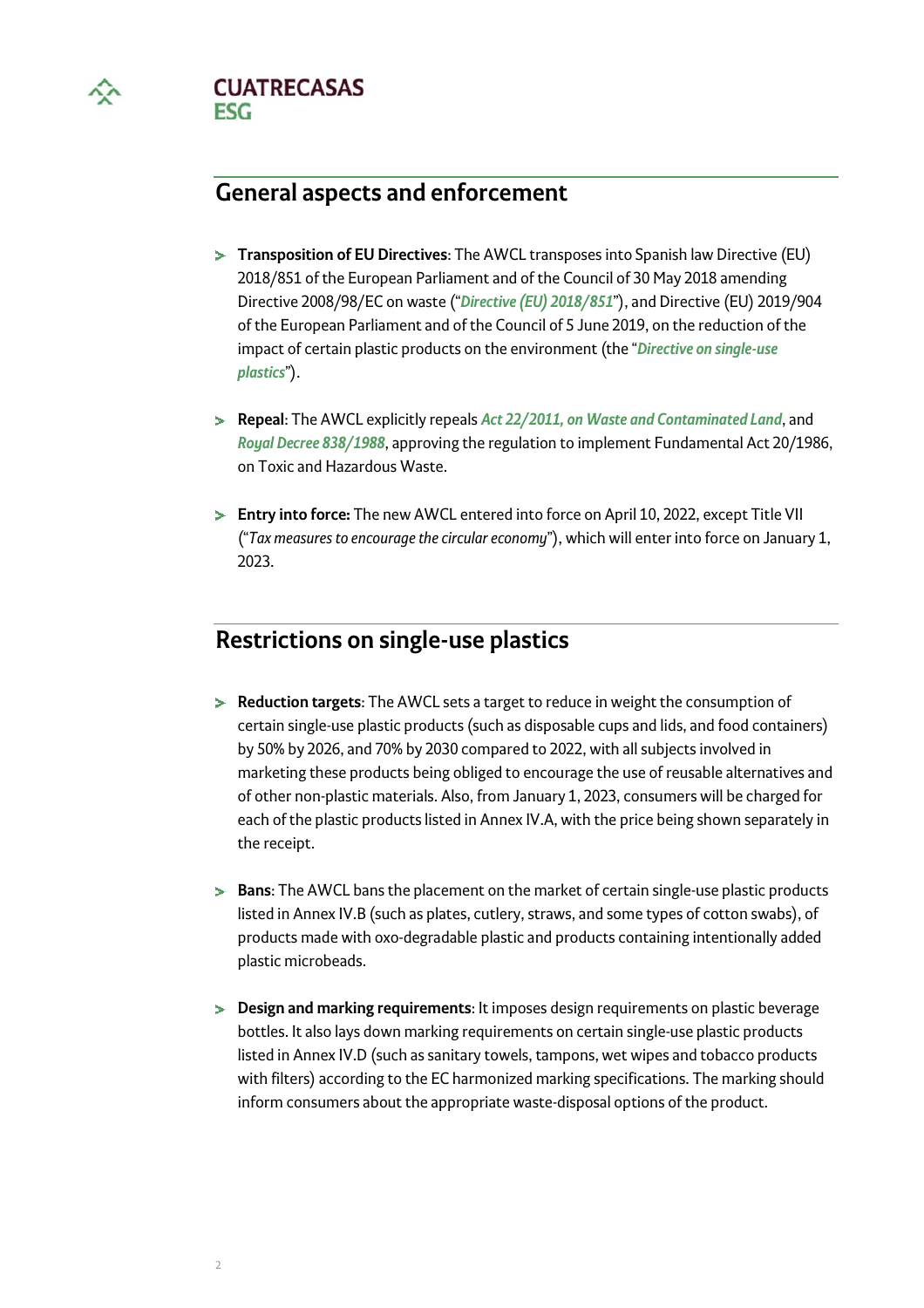

**CUATRECASAS FSG** 

### **Waste prevention measures**

- **By-products and end-of-waste status:** Each autonomous region will be in charge of classifying certain substances as **by-products** and declaring the **end-of-waste status**.
- **Sustainability:** The AWCL promotes **sustainable production and consumption practices** and the design of efficient and durable products in terms of useful life. It also aims to reduce waste generation in the industrial sector, mining and quarrying, and construction, taking into account the **best available techniques.**
- **Surpluses: It is prohibited to destroy or discard unsold surpluses of non-perishable products,** such as textiles, toys and electrical devices, unless another regulation requires their destruction or to protect consumers.
- **Drinking water**: Establishments in the hospitality industry will have to offer unbottled water free of charge to their customers.
- **Food retailers**: All food retailers must accept filling appropriate reusable containers. From no later than January 1, 2023, food retailers with a floor space of at least 400 square meters must allocate at least 20% of their sales area to the sales of products presented without primary packaging, including bulk sales and through reusable packaging.
- **Hazardous waste:** From July 1, 2022, initial hazardous waste producers must have a **waste minimization plan** specifying the practices to be adopted to reduce the amount of generated waste, and report on the results every four years to the authorities of the autonomous region where the production center is located. This obligation does not apply to initial producers the generate less than 10 tons/year in each production center, to installation and maintenance companies or to producers holding an EMAS or other equivalent certification.

## **Production, possession and management of waste**

**Obligations of initial waste producers and other waste owners**: The AWCL imposes obligations on waste producers regarding waste management, and regarding the storage, mixing, packaging and labeling of that waste. **Initial waste producers and waste owners are likely to be held liable** until the waste has been fully treated and properly documented in the corresponding waste shipment documents and, whenever necessary, by means of a certificate or statement of compliance issued by the final treatment facility, both of which can be requested by the initial producer or owner. The regulations may grant certain exemptions, as long as the traceability and correct management of the waste are guaranteed.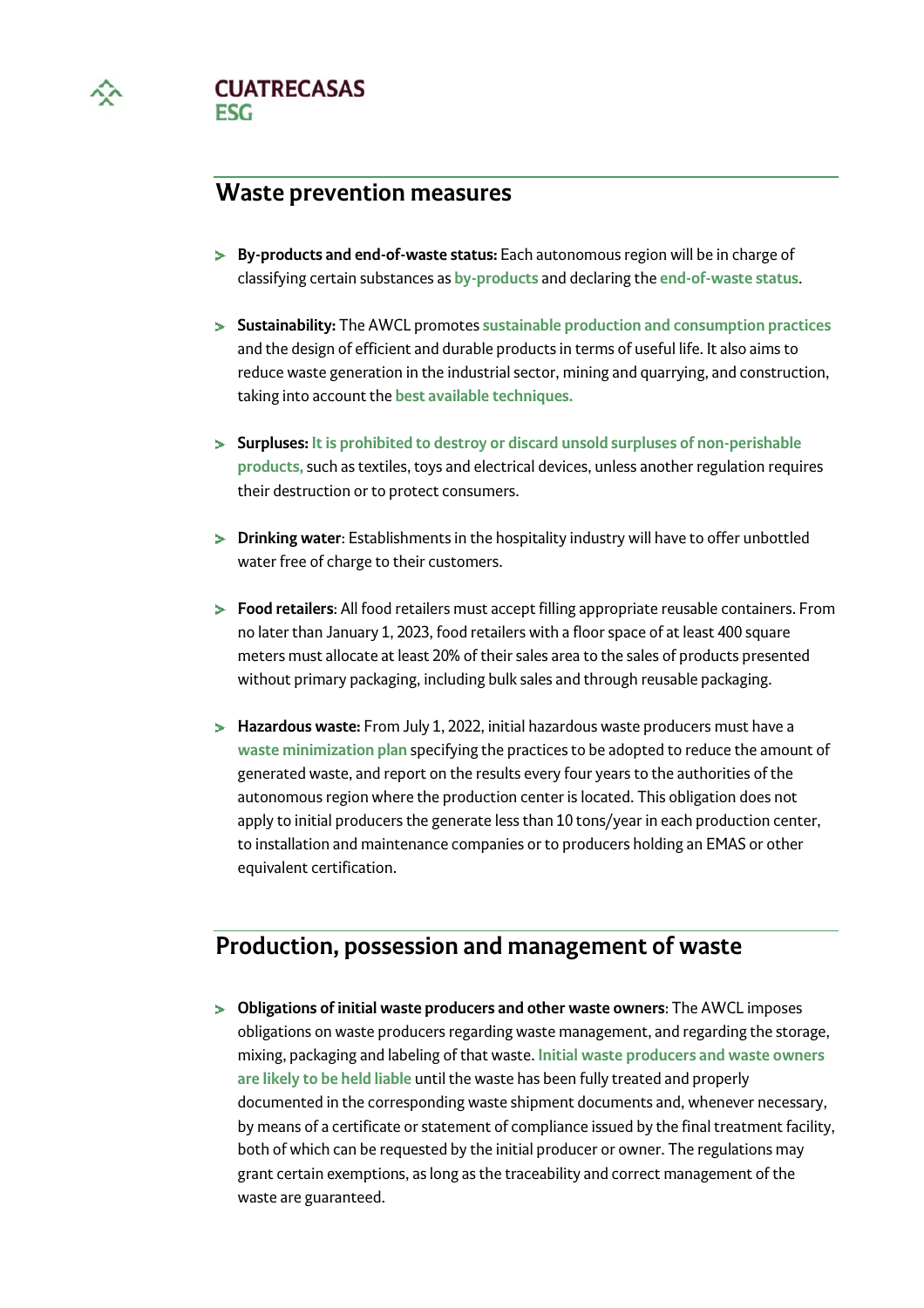



- **Targets and waste management measures**: A schedule is set for the separate collection of new waste fractions, within the competence of municipal authorities (biowaste, textile waste, waste cooking oil, household hazardous waste and bulky waste), along with several minimum targets for the separate collection of all municipal waste generated and to be prepared for the reuse, recycling and the recovery of different waste fractions. The disposal of waste must be carried out safely, and if disposed of in a landfill, it must have undergone previous treatment. The law prohibits the incineration of waste, with or without energy recovery, and dumping in landfills waste collected separately for preparation for reuse and recycling.
- **Specific measures for certain waste**: The AWCL sets out specific provisions regarding (i) biowaste, the separate collection of which should be ensured, and which should be recycled through biological treatment; (ii) the collection and treatment of used oils; and (iii) construction and demolition waste, which must be classified into different fractions, preferably at the site where the waste was generated, establishing that demolition works must be carried out selectively from January 2024.
- **Shipment of waste:** The legal system on the shipment of waste within the Spanish state is maintained and *[Regulation \(EC\) No. 1013/2006](http://data.europa.eu/eli/reg/2006/1013/oj)*, on shipments of waste for the entry into and exit of waste from national territory, continues to apply, without prejudice to the regulations on the shipment of dangerous goods, if applicable.
- **Notification and authorization system:** The system set out under *[Act 22/2021](https://www.boe.es/eli/es/l/2011/07/28/22/con)*, for the notification and authorization of waste production and management activities remains the same, as follows:
	- Prior notification is required on starting the activity in the autonomous region where the companies producing the non-hazardous waste exceeding 1,000 tons/year or hazardous waste are located, as well as activities involving waste management, the purchase and sale of waste, agency and shipment.
	- The facilities in which the waste is treated or stored in the context of professional waste collection, as well as individuals and legal entities carrying out those activities, are subject to the authorization system implemented by the competent regional authorities where the facilities are located.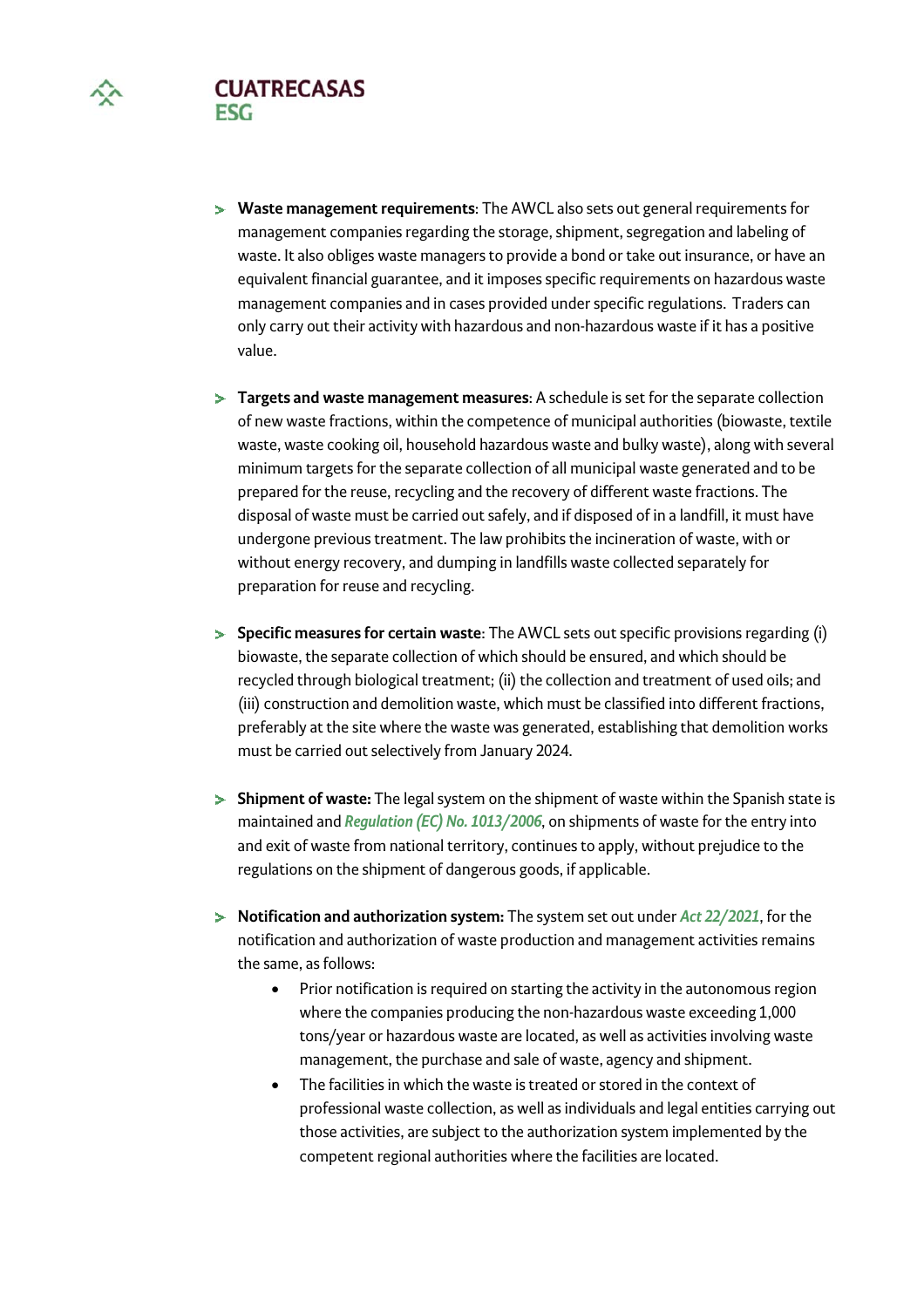



• The authorization system is also applicable to mobile facilities where waste is treated, and to individuals and legal entities that intend to recover or dispose of waste without facilities (landfill or soil treatment, among others), although in both cases a prior notification must be submitted to the regional authorities of the place where each activity will be performed.

# **Extended producer responsibility (EPR)**

- **Wider definition of producer of goods:** The AWCL provides a wider definition of producer to include (i) those that fill products (as well as those that manufacture, import and sell them); (ii) those involved in distance-selling from another country; and (iii) those using e-commerce platforms in the case of foreign sellers not registered in the EPR Register and not fulfilling the remaining EPR obligations.
- **>** Obligations of producers of goods: It is expected that certain mandatory measures affecting producers of goods will be imposed by royal decree regarding, for example, the design of goods to minimize the environmental impact of packaging, the use of deposit schemes that guarantee the refund of deposited amounts, and the return of the product for reuse of the waste for treatment. Also, producers will be wholly or partly responsible for the management of waste and will assume financial liability for these activities.
- **Fulfillment of goods producers' obligations:** The Act differentiates between (i) financial and organizational obligations established in EPR schemes, which producers may fulfill individually or through a collective scheme; and (ii) the remaining obligations, which must be fulfilled individually. It also regulates the requirements that must be met when these obligations are voluntarily assumed by the producers of goods, as well as their authorized representatives.
- **General minimum requirements applicable to EPR schemes:** The AWCL sets out the minimum content of the rules regulating EPR schemes and the requirements imposed on schemes relating to the organization and financing of waste management, and it defined the scope of the financial contributions producers of good can make to these schemes. It also regulates the collaborative mechanisms of schemes with others involved in waste management and, specifically, agreements entered into with public administrations involved in waste management, and agreements with other operators for the organization and financing of waste management.
- **Adoption of EPR schemes**: The AWCL regulates the mechanisms to implement individual EPR schemes and collective EPR schemes. Individual schemes are subject to a prior reporting system on starting their activities and must register with the waste production and management registry, while collective schemes are subject to a prior authorization system. It also regulates the necessary financial guarantees and the system applicable in the event of non-compliance with the obligations imposed under the extended liability regime.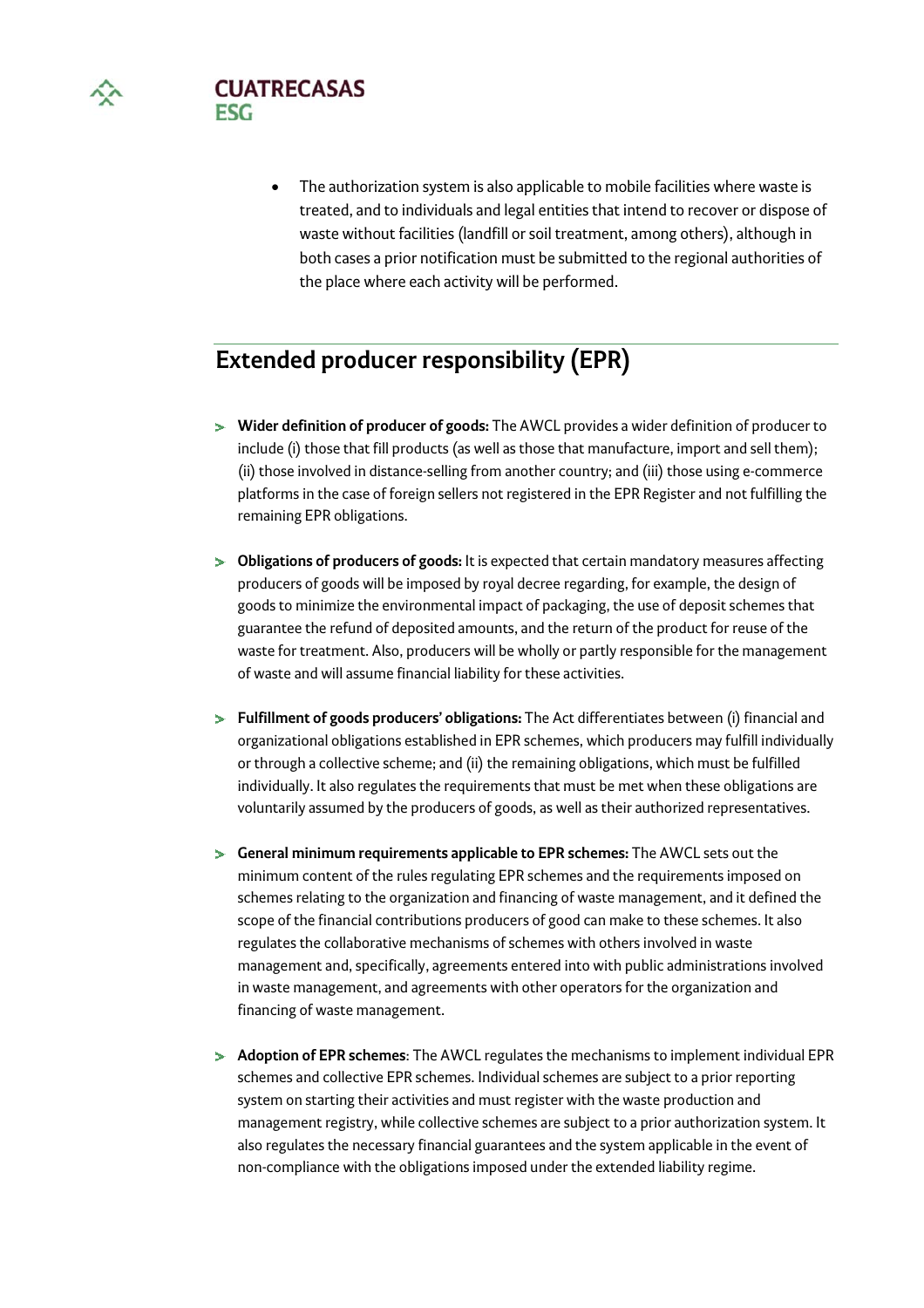



**Supervision, control and monitoring**: It establishes reporting obligations to control and monitor EPR schemes, and specifies how the authorities should perform these monitoring tasks.

## **Tax measures to promote the circular economy**

To prevent and reduce the generation of waste and the adverse effects of waste generation and management, the AWCL introduces, among other measures, two new taxes in the Spanish tax system, which will **enter into force on January 1, 2023**: the special tax on non-reusable plastic packaging and the tax on landfill, incineration and co-incineration of waste.

#### Special tax on non-reusable plastic packaging

This is an indirect tax **levied, in the territory where the tax is imposed, on the use** of nonreusable packaging containing plastic.

The tax is levied on (i) the **manufacture**, (ii) the **importation**, and (iii) the **intra-EU acquisition** of the following products, included in the objective scope of the tax:

- **Non-reusable packaging** containing **plastic**
- **Semi-finished plastic products** intended for the **manufacture of packaging**
- **Products containing plastic intended to seal** non-reusable packaging, and for its marketing and presentation

The tax base is calculated based on the amount of unrecycled plastic contained in the above products, applying a fixed rate of €0.45 per kilogram.

The tax liability is widespread, as it is imposed **not only on manufacturers and distributors of packaging, but on those making intra-EU acquisitions or imports into Spain of these plastic containers (regardless of whether they contain anything)**. It is necessary to carry out a **case-specific analysis of the formal and material impact of these new provisions on businesses and distribution chains.** 

Click here to find out more about this tax in our legal flash.

#### Tax on landfill, incineration and co-incineration of waste

The tax on landfill, incineration and co-incineration of waste is an **indirect tax levied on the deposit of waste in landfills, and the incineration and co-incineration of waste**, applicable throughout Spain.

This tax will replace the taxes already introduced in some autonomous regions and,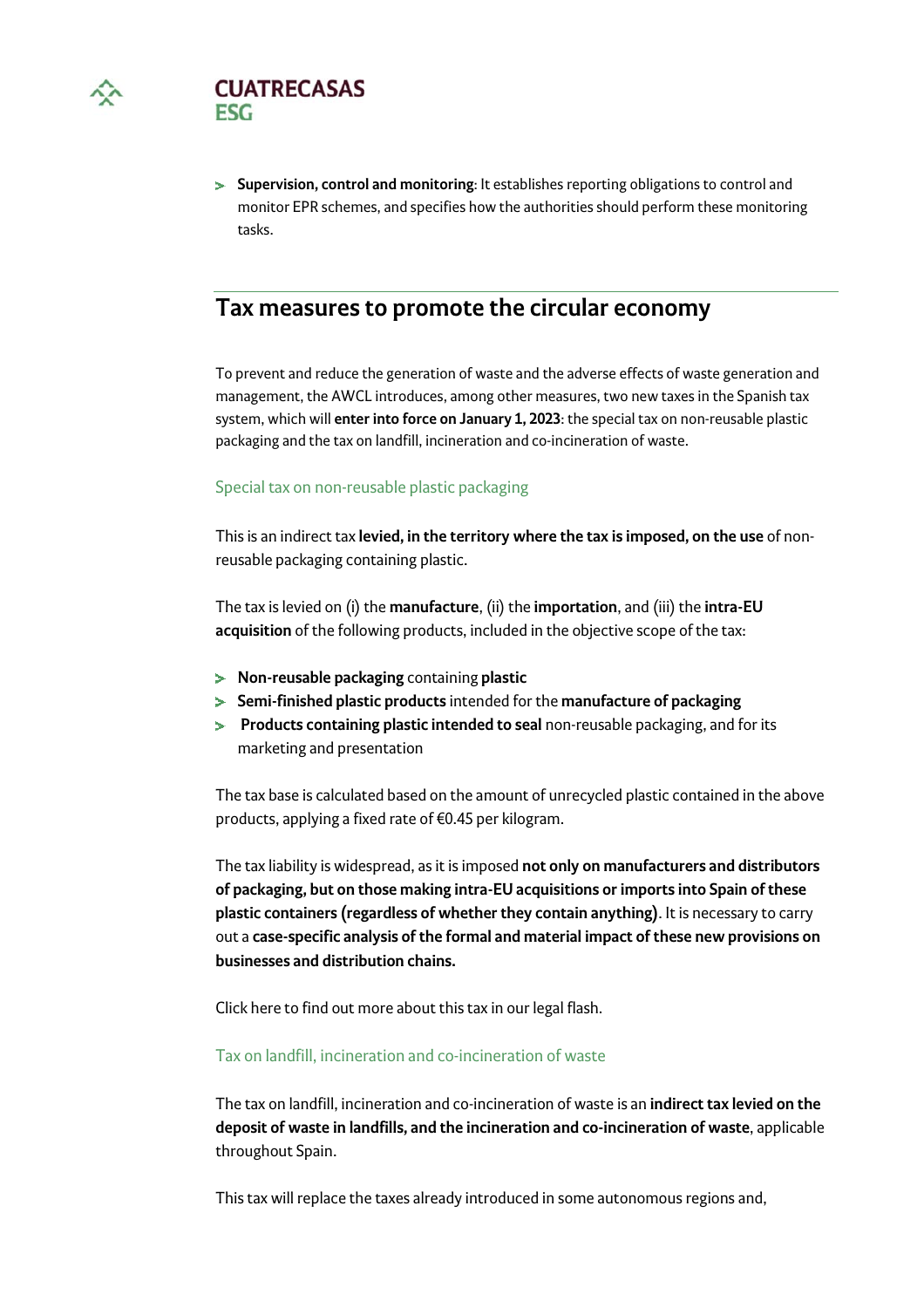

**CUATRECASAS FSG** 

therefore, the collection of this tax will be assigned to each one.

Specifically, the tax is levied on **the delivery of waste for (i) landfill disposal, and (ii) its disposal or energy recovery in waste incineration and co-incineration facilities**. It is applicable, in both cases, to authorized public and private facilities and **accrues at the time the waste is deposited, incinerated or co-incinerated**.

The tax base is determined by the weight, in metric tons, with three decimal points, of the waste deposited in each facility. The tax rates will vary depending on the type of facility and type of waste, the maximum rate being set at €40/ton.

Companies delivering waste to landfills and incineration and co-incineration facilities, and the companies managing these facilities **must assess the impact of this new tax and the new liabilities arising from it**.

Click here to find out more about this tax in our legal flash.

## **Waste reporting obligations**

- **Production and waste management registry**: The AWCL regulates a single registry for the whole of Spain that collects information from other regional registries for waste producers and management companies.
- **Reporting obligations:** It regulates the summary reports that must contain the content of the chronological record of the amount, nature and origin of the generated waste; the amount of products to be reused or recycled; the shipment of waste and the intended use of the products, materials and substances. This is mandatory for registered companies or businesses, and for producers that handle over 10 tons of non-hazardous waste per year.
- **Electronic Waste Information System (e-SIR)**: It regulates the electronic system comprising the registers, platforms and software tools that make the necessary information available to monitor and control the management of waste and contaminated land in Spain.

## **Contaminated land**

**Contaminated land regime**: The system set out under *[Act 22/2021](https://www.boe.es/eli/es/l/2011/07/28/22/con)* basically remains unchanged as regards potentially land-polluting activities, the declaration procedure, contaminated land inventories, and determining the parties liable for land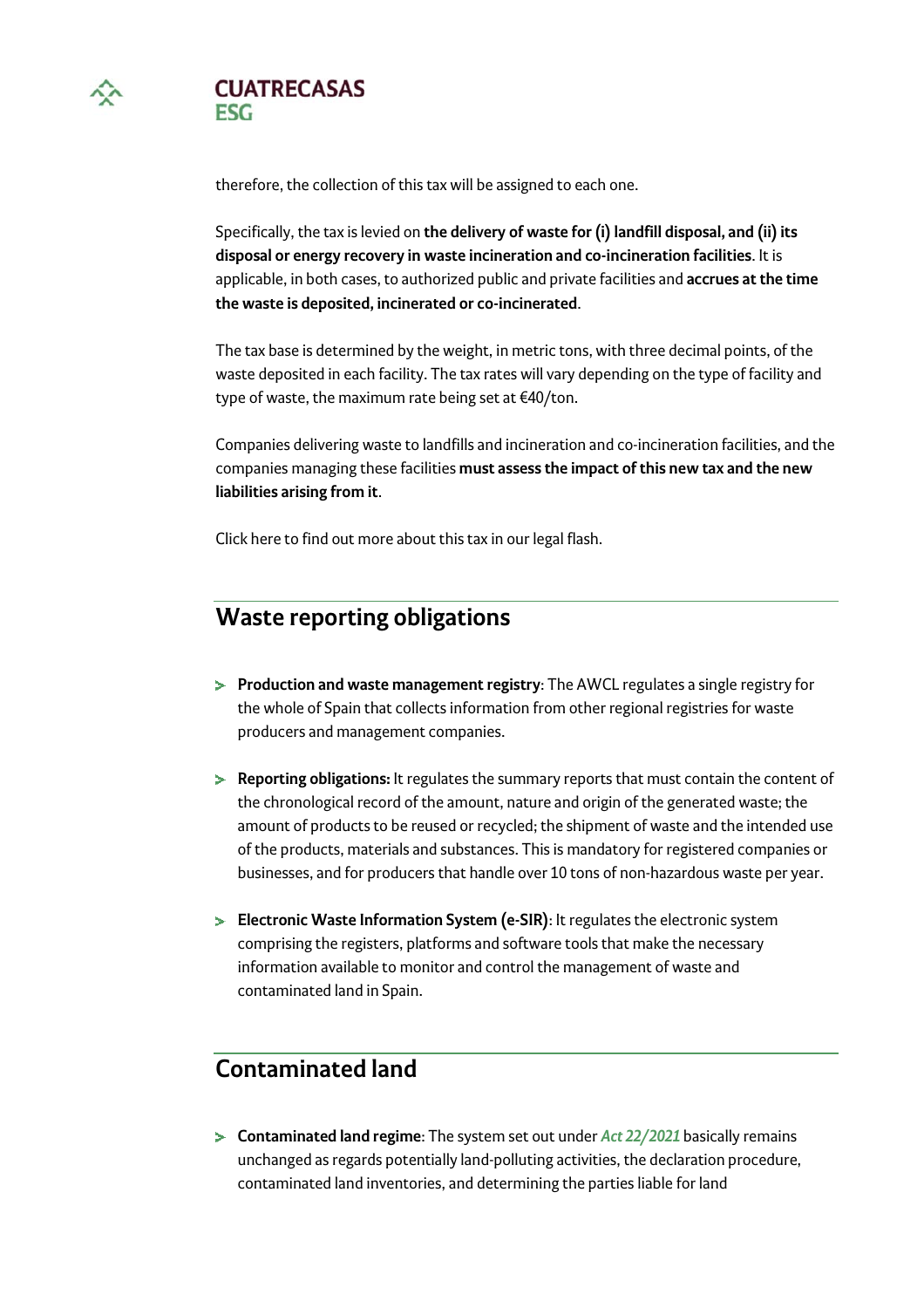

**CUATRECASAS FSG** 

> decontamination and remediation, although it also introduces some significant new developments.

- **New developments regarding the declaration of polluting activities**: Individuals and legal entities that own properties must declare whether they have carried out any **potentially contaminating land-polluting activities** on them, not only at the time the properties are transferred, but also in their declarations of new construction under any title, and in transactions involving the contribution of properties and the allocation of plots resulting from urban development projects.
- **Deadline for decontamination and remediation:** The declaration of contaminated land obliges the liable party to decontaminate and remediate it in the manner and within the time periods determined by the regional authorities. It is generally established that the deadline will not exceed three years, unless a longer term is required for technical reasons.
- **Resolutions on contamination and cancelation of marginal notes in the land registry**: Under the previous system, the **declaration of contaminated land** will require a marginal note in the land registry, as determined by the autonomous region in the legal terms set out by the government. The marginal note will be canceled when the autonomous region declares that the land is no longer contaminated, after verifying that the necessary actions have been taken. As a new development, it is expected that, for these purposes, the party liable for decontamination will have to submit a report certifying that it has been decontaminated. The maximum term for the authorities to issue the resolution declaring that the land has been decontaminated is set at six months. The absence of a reply from the authorities will be considered a rejection. Town councils will be notified of any decontamination and remediation resolutions, enabling them to use this information for the current or future town planning regulations on land use. Finally, property registrars will send an electronic notification to the regional authorities regarding the marginal notes in the land registry referring to land contamination. They will also send this information to the land owner.
- **Decontamination and land-use change:** Under the AWCL, the party liable for decontamination and remediation cannot be required to restore the land to a level above the one associated with the land use existing at the time it was contaminated. It states that if it is necessary to improve the level owing to a land-use change, the developer will be in charge of taking any additional decontamination and remediation measures.
- **State Inventory**: The **State Inventory of Voluntary Decontamination of Contaminated Land** is created, in accordance with the regional registries for voluntary decontamination and remediation.